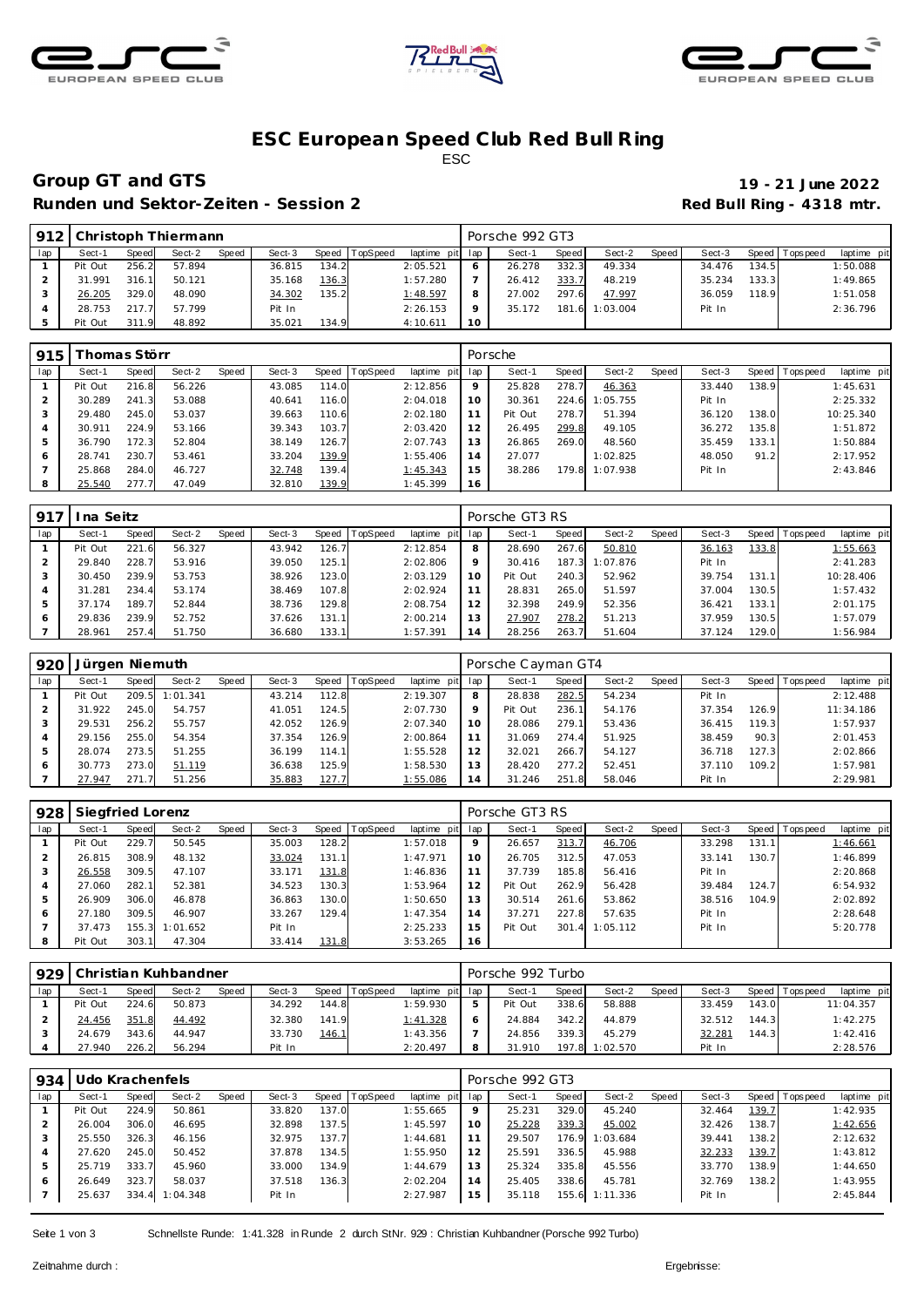





### **ESC European Speed C lub Red Bull R ing** ESC

# **Group GT and GTS 19 - 21 June 2022**

Red Bull Ring - 4318 mtr.

18 33.201 207.7 1:00.292 Pit In 2:29.098

| Runden und Sektor-Zeiten - Session 2 |  |
|--------------------------------------|--|
|--------------------------------------|--|

26.119 325.0 46.606 233.336 137.7 1:46.061

| 8              | Pit Out      | 207.4 | 52.743 |       | 34.264 | 138.2 |          | 9:28.746        | 16 |                    |       |        |       |        |       |                |             |
|----------------|--------------|-------|--------|-------|--------|-------|----------|-----------------|----|--------------------|-------|--------|-------|--------|-------|----------------|-------------|
|                |              |       |        |       |        |       |          |                 |    |                    |       |        |       |        |       |                |             |
| 938            | Clemens Huck |       |        |       |        |       |          |                 |    | Porsche 991 GT3 RS |       |        |       |        |       |                |             |
| lap            | Sect-1       | Speed | Sect-2 | Speed | Sect-3 | Speed | TopSpeed | laptime pit lap |    | Sect-1             | Speed | Sect-2 | Speed | Sect-3 |       | Speed Topspeed | laptime pit |
|                | Pit Out      | 277.7 | 47.901 |       | 33.746 | 137.7 |          | 1:55.757        | 10 | 29.473             | 191.7 | 57.851 |       | Pit In |       |                | 2:16.028    |
|                | 25.688       | 324.4 | 47.005 |       | 33.521 | 137.5 |          | 1:46.214        | 11 | Pit Out            | 295.9 | 47.748 |       | 33.105 | 138.0 |                | 4:40.001    |
| 3              | 25.763       | 323.7 | 46.582 |       | 32.791 | 138.5 |          | 1:45.136        | 12 | 25.903             | 335.1 | 46.168 |       | 33.649 | 136.3 |                | 1:45.720    |
| $\overline{A}$ | 26.041       | 278.2 | 49.925 |       | 34.960 | 138.2 |          | 1:50.926        | 13 | 25.866             | 331.7 | 45.980 |       | 32.596 | 137.5 |                | 1:44.442    |
| 5              | 26.062       | 314.9 | 47.308 |       | 33.372 | 136.6 |          | 1:46.742        | 14 | 25.687             | 291.7 | 59.170 |       | Pit In |       |                | 2:15.891    |
| 6              | 26.637       | 317.4 | 47.155 |       | 33.156 | 137.7 |          | 1:46.948        | 15 | Pit Out            | 303.1 | 46.728 |       | 33.442 | 137.5 |                | 4:22.298    |
|                | 26.052       | 329.0 | 46.877 |       | 34.102 | 136.3 |          | 1:47.031        | 16 | 25.450             | 330.3 | 46.909 |       | 32.928 | 136.8 |                | 1:45.287    |
| 8              | 25.821       | 330.3 | 46.309 |       | 33.492 | 136.3 |          | 1:45.622        | 17 | 25.887             | 318.6 | 46.383 |       | 33.045 | 128.4 |                | 1:45.315    |

| 947 | Wolfgang Ebster |       |        |       |        |       |                |             |     | Porsche |       |                |       |        |       |          |             |
|-----|-----------------|-------|--------|-------|--------|-------|----------------|-------------|-----|---------|-------|----------------|-------|--------|-------|----------|-------------|
| lap | Sect-1          | Speed | Sect-2 | Speed | Sect-3 |       | Speed TopSpeed | laptime pit | lap | Sect-1  | Speed | Sect-2         | Speed | Sect-3 | Speed | Topspeed | laptime pit |
|     | Pit Out         | 241.0 | 50.862 |       | 35.660 | 108.8 |                | 1:58.019    |     | 28.901  | 184.3 | 1:07.287       |       | Pit In |       |          | 2:34.492    |
|     | 26.865          | 298.7 | 47.942 |       | 34.450 | 141.9 |                | 1:49.257    | 8   | Pit Out |       |                |       | 33.201 | 145.6 |          | 6:33.216    |
| 3   | 25.167          | 299.2 | 46.568 |       | 33.792 | 140.4 |                | 1:45.527    | 9   | 24.356  |       | 46.492         |       | 33.372 | 144.5 |          | 1:44.220    |
|     | 25.724          | 277.2 | 48.720 |       | 34.753 | 143.0 |                | 1:49.197    | 10  |         |       |                |       | 33.746 | 144.0 |          | 1:44.164    |
|     | 26.285          | 268.1 | 47.522 |       | 34.335 | 144.3 |                | 1:48.142    | 11  | 37.689  |       | 159.6 1:08.996 |       | Pit In |       |          | 2:47.373    |
| 6   | 25.647          | 300.3 | 47.411 |       | 33.382 | 144.8 |                | 1:46.440    | 12  |         |       |                |       |        |       |          |             |

| 952 | Raik Brinkmann |       |        |       |        |       |          |                 |    | Porsche Cayman GT4 |       |        |         |        |       |                   |             |
|-----|----------------|-------|--------|-------|--------|-------|----------|-----------------|----|--------------------|-------|--------|---------|--------|-------|-------------------|-------------|
| lap | Sect-1         | Speed | Sect-2 | Speed | Sect-3 | Speed | TopSpeed | laptime pit lap |    | Sect-1             | Speed | Sect-2 | Speed ' | Sect-3 |       | Speed   Tops peed | laptime pit |
|     | Pit Out        | 225.3 | 55.921 |       | 40.533 | 125.1 |          | 2:07.227        | 10 | 30.425             | 289.1 | 51.183 |         | 36.144 | 128.6 |                   | 1:57.752    |
|     | 28.959         | 262.9 | 50.910 |       | 36.304 | 123.9 |          | 1:56.173        | 11 | 27.525             | 301.4 | 49.243 |         | 35.550 | 125.9 |                   | 1:52.318    |
|     | 28.334         | 303.7 | 50.650 |       | 37.049 | 127.3 |          | 1:56.033        | 12 | 32.846             | 199.2 | 55.201 |         | 39.227 | 98.9  |                   | 2:07.274    |
|     | 27.447         | 308.9 | 48.769 |       | 35.655 | 127.9 |          | 1:51.871        | 13 | 32.898             | 233.4 | 53.727 |         | 35.562 | 126.3 |                   | 2:02.187    |
| 5   | 30.420         | 215.7 | 56.166 |       | Pit In |       |          | 2:18.714        | 14 | 27.421             | 303.1 | 49.304 |         | 34.957 | 129.2 |                   | 1:51.682    |
| 6   | Pit Out        | 256.6 | 49.967 |       | 36.086 | 126.7 |          | 5:39.391        | 15 | 28.002             | 311.3 | 49.469 |         | 35.122 | 124.7 |                   | 1:52.593    |
|     | 27.493         | 313.1 | 49.251 |       | 35.149 | 128.8 |          | 1:51.893        | 16 | 31.398             | 232.3 | 58.272 |         | 42.271 | 99.1  |                   | 2:11.941    |
| 8   | 27.934         | 299.8 | 48.972 |       | 35.700 | 126.3 |          | 1:52.606        | 17 | 36.590             | 180.0 | 58.286 |         | Pit In |       |                   | 2:29.807    |
|     | 31.722         | 223.4 | 57.492 |       | 44.673 | 107.2 |          | 2:13.887        | 18 |                    |       |        |         |        |       |                   |             |

| 954 | Carsten Börner |       |          |       |        |       |                 |             |                |        |       |          |       |        |       |                   |             |
|-----|----------------|-------|----------|-------|--------|-------|-----------------|-------------|----------------|--------|-------|----------|-------|--------|-------|-------------------|-------------|
| lap | Sect-1         | Speed | Sect-2   | Speed | Sect-3 | Speed | <b>TopSpeed</b> | laptime pit | lap            | Sect-1 | Speed | Sect-2   | Speed | Sect-3 |       | Speed   Tops peed | laptime pit |
|     | Pit Out        | 225.3 | 1:00.491 |       | 40.952 | 109.5 |                 | 2:16.099    | 9              | 30.596 | 266.7 | 53.528   |       | 37.837 | 118.7 |                   | 2:01.961    |
|     | 30.646         | 267.6 | 53.239   |       | 37.649 | 15.6  |                 | 2:01.534    | 10             | 29.379 | 280.6 | 50.712   |       | 36.297 | 113.5 |                   | 1:56.388    |
|     | 30.106         | 263.7 | 51.672   |       | 36.834 | 117.2 |                 | 1:58.612    |                | 30.538 | 269.4 | 50.917   |       | 36.266 | 117.3 |                   | 1:57.721    |
|     | 29.814         | 270.8 | 51.605   |       | 36.827 | 117.5 |                 | 1:58.246    | 12             | 29.264 | 273.0 | 50.552   |       | 35.621 | 119.8 |                   | 1:55.437    |
|     | 29.462         | 282.5 | 50.821   |       | 37.423 | 116.5 |                 | 1:57.706    | 13             | 29.691 | 269.0 | 50.428   |       | 36.778 | 116.1 |                   | 1:56.897    |
| 6   | 29.568         | 271.2 | 53.720   |       | 37.344 | 17.0  |                 | 2:00.632    | $\overline{4}$ | 30.429 | 236.4 | 51.518   |       | 35.900 | 119.3 |                   | 1:57.847    |
|     | 29.829         | 269.9 | 52.079   |       | 36.618 | 118.4 |                 | 1:58.526    | 15             | 29.247 | 282.5 | 50.284   |       | 35.863 | 116.1 |                   | 1:55.394    |
|     | 29.676         | 272.6 | 52.722   |       | 36.176 | 117.5 |                 | 1:58.574    | 16             | 32.312 | 199.0 | 1:02.028 |       | Pit In |       |                   | 2:29.102    |

| 956 | Maximilian Bauer |       |          |       |        |       |          |                | Porsche Cayman GTS 4.0 |         |              |        |       |        |       |                   |             |
|-----|------------------|-------|----------|-------|--------|-------|----------|----------------|------------------------|---------|--------------|--------|-------|--------|-------|-------------------|-------------|
| lap | Sect-1           | Speed | Sect-2   | Speed | Sect-3 | Speed | TopSpeed | laptime<br>pit | lap                    | Sect-1  | <b>Speed</b> | Sect-2 | Speed | Sect-3 |       | Speed   Tops peed | laptime pit |
|     | Pit Out          | 203.7 | 1:01.491 |       | 43.674 | 113.8 |          | 2:20.118       | 8                      | 28.790  | 289.6        | 52.716 |       | Pit In |       |                   | 2:08.437    |
|     | 31.719           | 254.6 | 54.729   |       | 40.885 | 110.6 |          | 2:07.333       | Q                      | Pit Out | 242.8        | 54.564 |       | 37.483 | 125.3 |                   | 11:38.138   |
|     | 29.753           | 273.0 | 55.748   |       | 42.106 | 125.5 |          | 2:07.607       | 10                     | 27.823  | 308.9        | 53.622 |       | 36.799 | 110.5 |                   | 1:58.244    |
|     | 29.442           | 264.6 | 54.314   |       | 37.257 | 126.1 |          | 2:01.013       |                        | 30.274  | 279.6        | 50.518 |       | 40.949 | 84.4  |                   | 2:01.741    |
| .5  | 28.209           | 290.6 | 51.241   |       | 36.391 | 107.8 |          | 1:55.841       | 12                     | 32.699  | 269.4        | 51.367 |       | 39.231 | 127.5 |                   | 2:03.297    |
|     | 29.765           | 281.6 | 51.300   |       | 36.022 | 127.5 |          | 1:57.087       | 13                     | 28.605  | 269.4        | 51.812 |       | 37.191 | 111.2 |                   | 1:57.608    |
|     | 28.385           | 274.4 | 50.634   |       | 36.161 | 120.9 |          | 1:55.180       | 14                     | 31.910  | 242.8        | 58.148 |       | Pit In |       |                   | 2:26.766    |

|     | 960 Schorsch Wörle |       |        |       |        |       |                |                 |  | Porsche 992 GT3 RS MR |       |        |       |            |       |                |             |  |  |
|-----|--------------------|-------|--------|-------|--------|-------|----------------|-----------------|--|-----------------------|-------|--------|-------|------------|-------|----------------|-------------|--|--|
| lap | Sect-1             | Speed | Sect-2 | Speed | Sect-3 |       | Speed TopSpeed | laptime pit lap |  | Sect-1                | Speed | Sect-2 | Speed | Sect-3     |       | Speed Topspeed | laptime pit |  |  |
|     | Pit Out            | 237.1 | 49.247 |       | 31.972 | 136.3 |                | 1:49.140        |  | 25.879                | 273.0 | 47.669 |       | 770<br>31. | 135.8 |                | 1:45.318    |  |  |
|     | 25.966             | 306.0 | 45.754 |       | 31.299 | 137.0 |                | 1:43.019        |  | 28.250                | 232.0 | 50.926 |       | Pit In     |       |                | 2:02.343    |  |  |

| 975 | Max Polzler |       |        |       |        |       |          |                 | KTM X-BOW |        |       |        |       |        |        |                 |             |  |
|-----|-------------|-------|--------|-------|--------|-------|----------|-----------------|-----------|--------|-------|--------|-------|--------|--------|-----------------|-------------|--|
| lap | Sect-1      | Speed | Sect-2 | Speed | Sect-3 | Speed | TopSpeed | laptime pit lap |           | Sect-1 | Speed | Sect-2 | Speed | Sect-3 |        | Speed Tops peed | laptime pit |  |
|     | Pit Out     | 246.1 | 49.308 |       | 31.693 | 134.2 |          | 1:48.369        | 12        | 26.420 | 310.1 | 46.312 |       | 32.238 | 133.11 |                 | 1:44.970    |  |
|     | 25.959      | 311.3 | 45.881 |       | 31.318 | 133.8 |          | 1:43.158        | 13        | 26.161 | 311.3 | 45.338 |       | 32.162 | 133.3  |                 | 1:43.661    |  |
|     | 26.092      | 306.6 | 47.202 |       | 31.827 | 132.4 |          | 1:45.121        | 14        | 26.134 | 303.1 | 45.298 |       | 31.705 | 134.7  |                 | 1:43.137    |  |